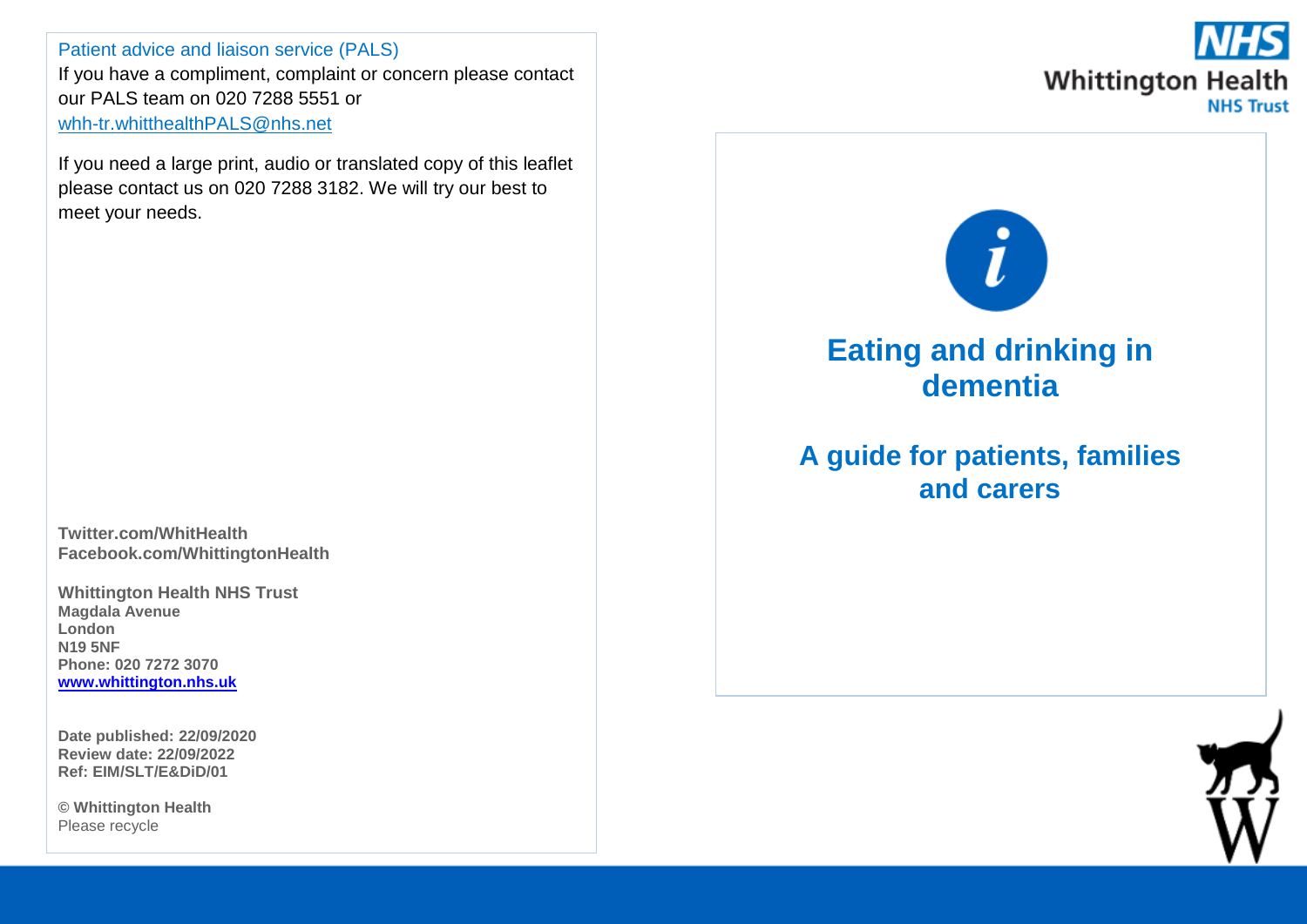People living with dementia may have problems with eating and drinking. This leaflet explains what this may look like, and ways in which others can support them to eat and drink.

## What can happen?

People living with dementia may:

- Forget to eat or drink, or have difficulty connecting the feeling of hunger with eating
- Have difficulty preparing food or drink
- Have difficulty recognising items as food/drink
- Have an altered taste or appetite
- Become distracted at mealtimes, particularly in a busy environment with lots of people around
- Have difficulty using cutlery
- Have problems chewing and/or swallowing (this is called dysphagia). They may hold food in their mouths without swallowing. Swallowing may become difficult and they may cough or choke when eating and/or drinking
- Experience dry mouth or constipation and therefore may feel discouraged from eating

## Contact us

For any questions about swallowing difficulties in dementia please speak to the speech and language therapy team. You can contact 0207 288 5546.

For any questions about nutrition in dementia, please speak to the dietetics team. You can contact 0207 288 5552.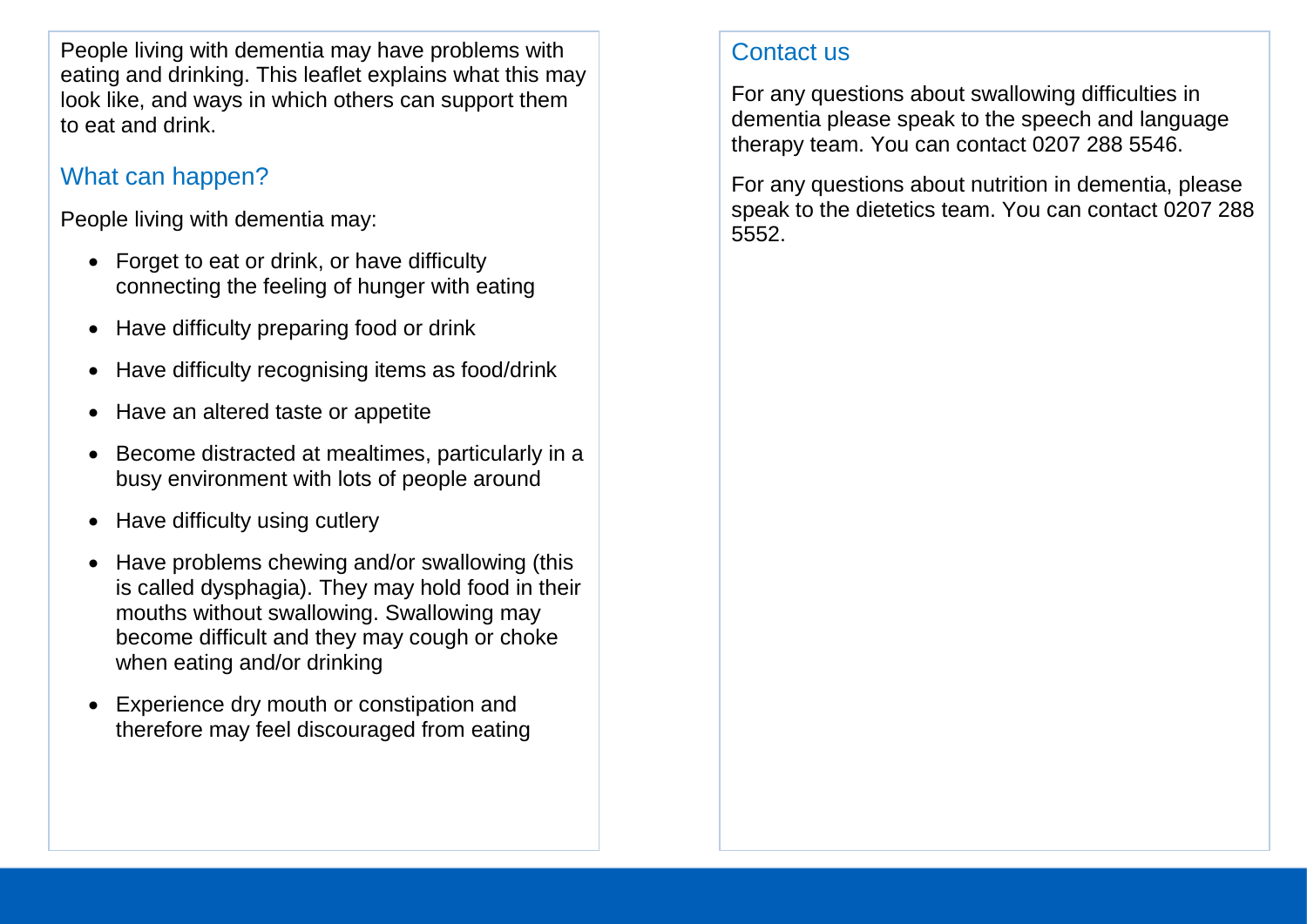#### What if my friend/relative has stopped eating?

In the advanced stages of dementia, a person may stop eating and/or drinking altogether. There may also be a risk of aspiration (food and drink entering the airway and lungs) or choking. In cases where the person is close to the end of their life the focus will be on making them as comfortable as possible. As part of this, the decision may be made to continue to offer them food and drink for pleasure, despite the risk of aspiration.

Tube feeding, which is an alternative route for nutrition, is not normally recommended for people living with severe dementia. Evidence shows that tube feeding does not prolong or improve quality of life for people living with severe dementia, nor does it reduce risk of aspiration.

Decisions about feeding are made with the individual, or if they are unable to decide for themselves, with the help of family and carers, as well as the medical team/GP and multidisciplinary team. The treating team will always act in the best interests of the individual and will not tube feed someone if they feel it would do them more harm than good.

#### How can others help?

- Prompt and remind the person to eat and drink
- Offer food and drink a little and often approach may be better
- $\bullet$  Keep mealtimes quiet and calm avoid having the television or radio on
- If required, provide gentle hand-over-hand support to hold cutlery and guide it to the person's mouth
- Choose meals that are easy to eat e.g. finger foods
- Speak to an occupational therapist about specially adapted cutlery and other mealtime equipment may be useful to enable the person to be as independent as possible when eating and drinking
- Soft, smooth foods can be easier to chew and swallow. A speech and language therapist can assess the person's swallow and can advise about safe food and drink options and optimal feeding techniques
- Make sure the person is sitting upright and has a slow pace of feeding
- The person may benefit from verbal prompts to chew and swallow
- A person may be more responsive to strong stimuli e.g. hot or cold temperature, intense flavours